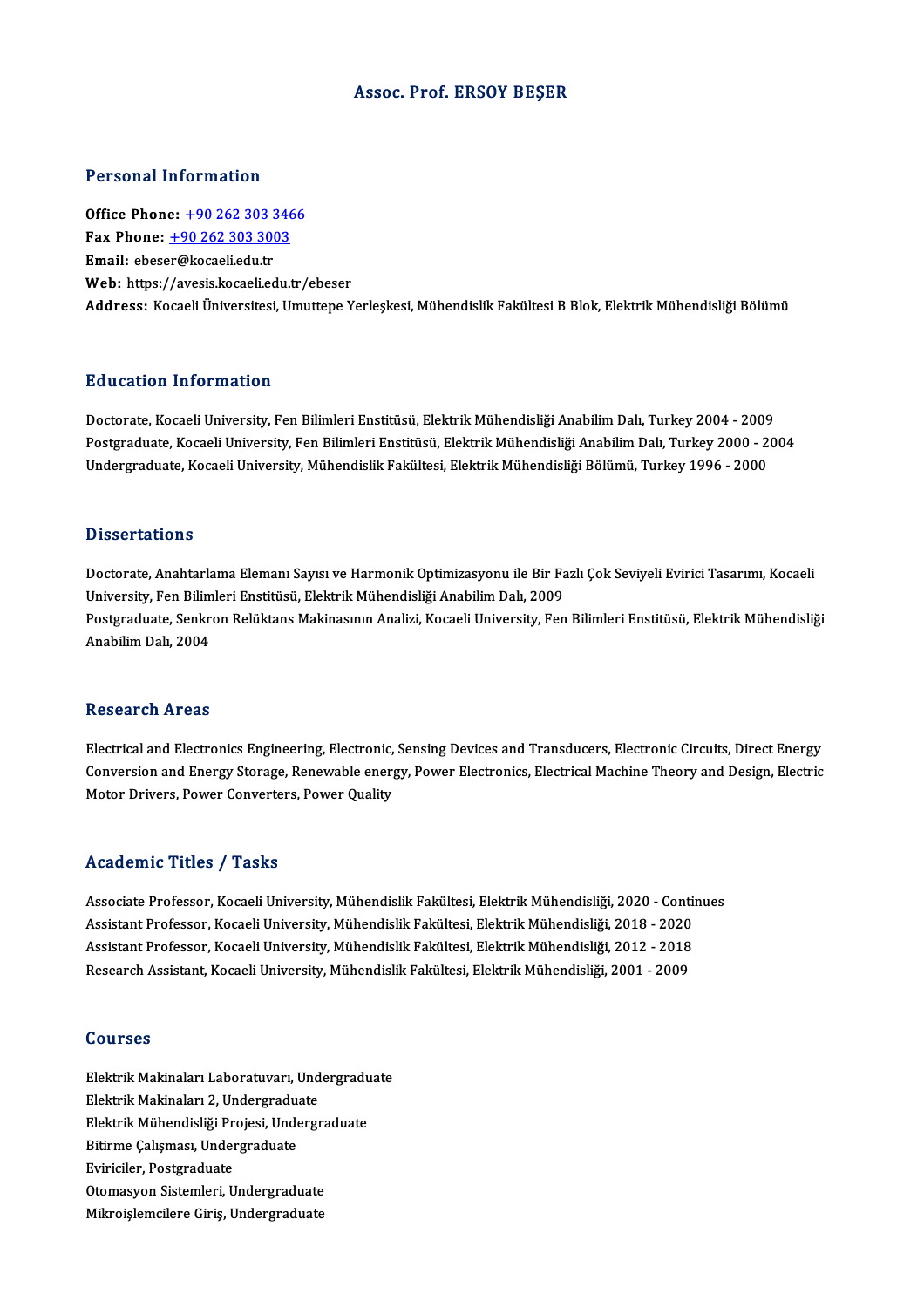Otomatik Kontrol Sistemleri, Undergraduate<br>Elektrik Makinalaru 1. Undergraduate Otomatik Kontrol Sistemleri, Undergra<br>Elektrik Makinaları 1, Undergraduate<br>Leijk Deureler, Undergraduate Otomatik Kontrol Sistemleri, Un<br>Elektrik Makinaları 1, Undergra<br>Lojik Devreler, Undergraduate Lojik Devreler, Undergraduate<br>**Advising Theses** 

**Advising Theses**<br>Beşer E., DA-DA Dönüştürücülerde Kullanılan Yumuşak Anahtarlama Tekniklerinin İncelenmesi ve Simülasyonu,<br>Pestsraduata A SAYCUN(Student), 2017 rra vionny<br>Beşer E., DA-DA Dönüştürücülerde Kullar<br>Postgraduate, A.SAYGUN(Student), 2017

# Postgraduate, A.SAYGUN(Student), 2017<br>Articles Published in Journals That Entered SCI, SSCI and AHCI Indexes

rticles Published in Journals That Entered SCI, SSCI and AHCI Indexes<br>I. Design and Application of a Photovoltaic Array Simulator with Partial Shading Capability<br>RESER E Design a<br>Beşer e.<br>Beşer e. Design and Application of a Photovoltaic Array Simulator with Partial Shading Capa<sup>7</sup><br>BEŞER E.<br>JOURNAL OF POWER ELECTRONICS, vol.19, no.5, pp.1259-1269, 2019 (Journal Indexed in SCI)<br>Lavel Number Effect on Performance of a BEŞER E.<br>JOURNAL OF POWER ELECTRONICS, vol.19, no.5, pp.1259-1269, 2019 (Journal Indexed in SCI)<br>II. Level Number Effect on Performance of a Novel Series Active Power Filter Based on Multilevel<br>Inverter JOURNAL OF POWER ELECTRONICS, vol.19, no.5, pp.1259-1269, 2019 (Journal Indexed in SCI) KARAARSLANK.,ARİFOĞLUB.,BEŞERE.,ÇAMURS. Inverter<br>KARAARSLAN K., ARİFOĞLU B., BEŞER E., ÇAMUR S.<br>JOURNAL OF ELECTRICAL ENGINEERING & TECHNOLOGY, vol.13, no.2, pp.711-721, 2018 (Journal Indexed in SCI)<br>Half bridge Cassaded Multilevel Inverter Based Series Astive B KARAARSLAN K., ARİFOĞLU B., BEŞER E., ÇAMUR S.<br>JOURNAL OF ELECTRICAL ENGINEERING & TECHNOLOGY, vol.13, no.2, pp.711-721, <br>III. Half-bridge Cascaded Multilevel Inverter Based Series Active Power Filter<br>KARAARSLAN K. ARİFOĞL JOURNAL OF ELECTRICAL ENGINEERING & TECHNO<br>Half-bridge Cascaded Multilevel Inverter Base<br>KARAARSLAN K., ARİFOĞLU B., BEŞER E., ÇAMUR S.<br>JOUPNAL OF POWER ELECTRONICS vol 17 no 2 nn III. Half-bridge Cascaded Multilevel Inverter Based Series Active Power Filter<br>KARAARSLAN K., ARİFOĞLU B., BEŞER E., ÇAMUR S.<br>JOURNAL OF POWER ELECTRONICS, vol.17, no.3, pp.777-787, 2017 (Journal Indexed in SCI) KARAARSLAN K., ARİFOĞLU B., BEŞER E., ÇAMUR S.<br>JOURNAL OF POWER ELECTRONICS, vol.17, no.3, pp.777-787, 2017 (Journal Indexed in SCI)<br>IV. Sinusoidal current injection based on line-commutated inverter for single-phase g **JOURNAL OF POWER ELECTRO**<br>Sinusoidal current injection<br>renewable energy sources<br><sup>TINI IJ M. CAMUP S. RESER E</sup> Sinusoidal current injection based on l<br>renewable energy sources<br>ÜNLÜ M., ÇAMUR S., BEŞER E., ARİFOĞLU B.<br>TURKISH JOURNAL OF ELECTRICAL ENCINE renewable energy sources<br>ÜNLÜ M., ÇAMUR S., BEŞER E., ARİFOĞLU B.<br>TURKISH JOURNAL OF ELECTRICAL ENGINEERING AND COMPUTER SCIENCES, vol.24, no.6, pp.4670-4681, 2016<br>(Jaurnal Indoved in SCL) UNLU M., ÇAMUR S., BEŞI<br>TURKISH JOURNAL OF EI<br>(Journal Indexed in SCI)<br>A Current Fersed Line V. A Current Forced Line Commutated Inverter for Single Phase Grid Connected Photovoltaic (Journal Indexed in SCI) ÜNLÜM.,ÇAMURS.,BEŞERE.,ARİFOĞLUB. Advances In Electrical And Computer Engineering, vol.15, pp.85-92, 2015 (Journal Indexed in SCI Expanded) UNLU M., ÇAMUR S., BEŞER E., ARIFOĞLU B.<br>Advances In Electrical And Computer Engineering, vol.15, pp.85-92, 2015 (Journal Indexed in SCI Expande<br>VI. Comparison of Two Rotor Configurations by Changing the Amount of Magnet a Advances In El<br>Comparison<br>Components<br>Besen E. CAMI Comparison of Two Rotor Configuration<br>Components<br>Beser E., ÇAMUR S., ARİFOĞLU B., BEŞER E.<br>JOUPMAL OF ELECTRICAL ENCINEERING & Components<br>Beser E., ÇAMUR S., ARİFOĞLU B., BEŞER E.<br>JOURNAL OF ELECTRICAL ENGINEERING & TECHNOLOGY, vol.10, no.1, pp.155-164, 2015 (Journal Indexed in SCI) Beser E., ÇAMUR S., ARİFOĞLU B., BEŞER E.<br>JOURNAL OF ELECTRICAL ENGINEERING & TECHNOLOGY, vol.10, no.1, pp.155-164, 2015 (Journal Indexed is<br>VII. Design and Analysis of an Axially Laminated Reluctance Motor for Variable-Sp **JOURNAL OF ELECTRICAL ENGINEERING &<br>Design and Analysis of an Axially Lam<br>Beser E., ÇAMUR S., ARİFOĞLU B., BEŞER E.**<br>ADVANCES IN ELECTRICAL AND COMBUTE Design and Analysis of an Axially Laminated Reluctance Motor for Variable-Speed Applications<br>Beser E., ÇAMUR S., ARİFOĞLU B., BEŞER E.<br>ADVANCES IN ELECTRICAL AND COMPUTER ENGINEERING, vol.13, no.1, pp.75-80, 2013 (Journal Beser E., ÇAMUR S., ARİFOĞLU B., BEŞER E.<br>ADVANCES IN ELECTRICAL AND COMPUTER ENGINEERING, vol.13, no.1, pp.75-80, 2013 (Journal Indexe<br>VIII. Analysis and Application of a Hybrid Motor Structure Convenient to Modify th ADVANCES IN ELECTRICAL AND COM<br>Analysis and Application of a Hyb<br>Reluctance Torques on the Rotor<br>Peser E. CAMUR S. ARIFOČLU R. RES Analysis and Application of a Hybrid N<br>Reluctance Torques on the Rotor<br>Beser E., ÇAMUR S., ARİFOĞLU B., BEŞER E.<br>JOUPMAL OF ELECTRICAL ENCINEERING & Reluctance Torques on the Rotor<br>Beser E., ÇAMUR S., ARİFOĞLU B., BEŞER E.<br>JOURNAL OF ELECTRICAL ENGINEERING & TECHNOLOGY, vol.7, no.3, pp.349-357, 2012 (Journal Indexed in SCI)<br>Design and Annlisation of a Hybrid Motor with Beser E., ÇAMUR S., ARİFOĞLU B., BEŞER E.<br>IQURNAL OF ELECTRICAL ENGINEERING & TECHNOLOGY, vol.7, no.3, pp.349-357, 2012 (Journal Indexed in SC<br>IX. Design and Application of a Hybrid Motor with a Rotor Structure Having **JOURNAL OF ELECTRICAL E**<br>Design and Application of<br>Reluctance Combination<br>Peser E. Camur S. Arifoslu. **Design and Application of a Hybric<br>Reluctance Combination<br>Beser E., Camur S., Arifoglu B., Beser E.<br>INTERNATIONAL BEVIEW OF ELECTRI** Reluctance Combination<br>Beser E., Camur S., Arifoglu B., Beser E.<br>INTERNATIONAL REVIEW OF ELECTRICAL ENGINEERING-IREE, vol.7, no.2, pp.3828-3835, 2012 (Journal Indexed<br>in SCI) Beser E<br>INTERN<br>in SCI)<br>A grid INTERNATIONAL REVIEW OF ELECTRICAL ENGINEERING-IREE, vol.7, no.2, pp.3828-3835, 2012 (Journal In<br>in SCI)<br>X. A grid-connected photovoltaic power conversion system with single-phase multilevel inverter<br>RESER E ARIEQČLU P. CA in SCI)<br>A grid-connected photovoltaic power<br>BEŞER E., ARİFOĞLU B., ÇAMUR S., Beser E.<br>SOLAR ENERCY vol 84 no 12 nn 2056 206 A grid-connected photovoltaic power conversion system with singl<br>BEŞER E., ARİFOĞLU B., ÇAMUR S., Beser E.<br>SOLAR ENERGY, vol.84, no.12, pp.2056-2067, 2010 (Journal Indexed in SCI)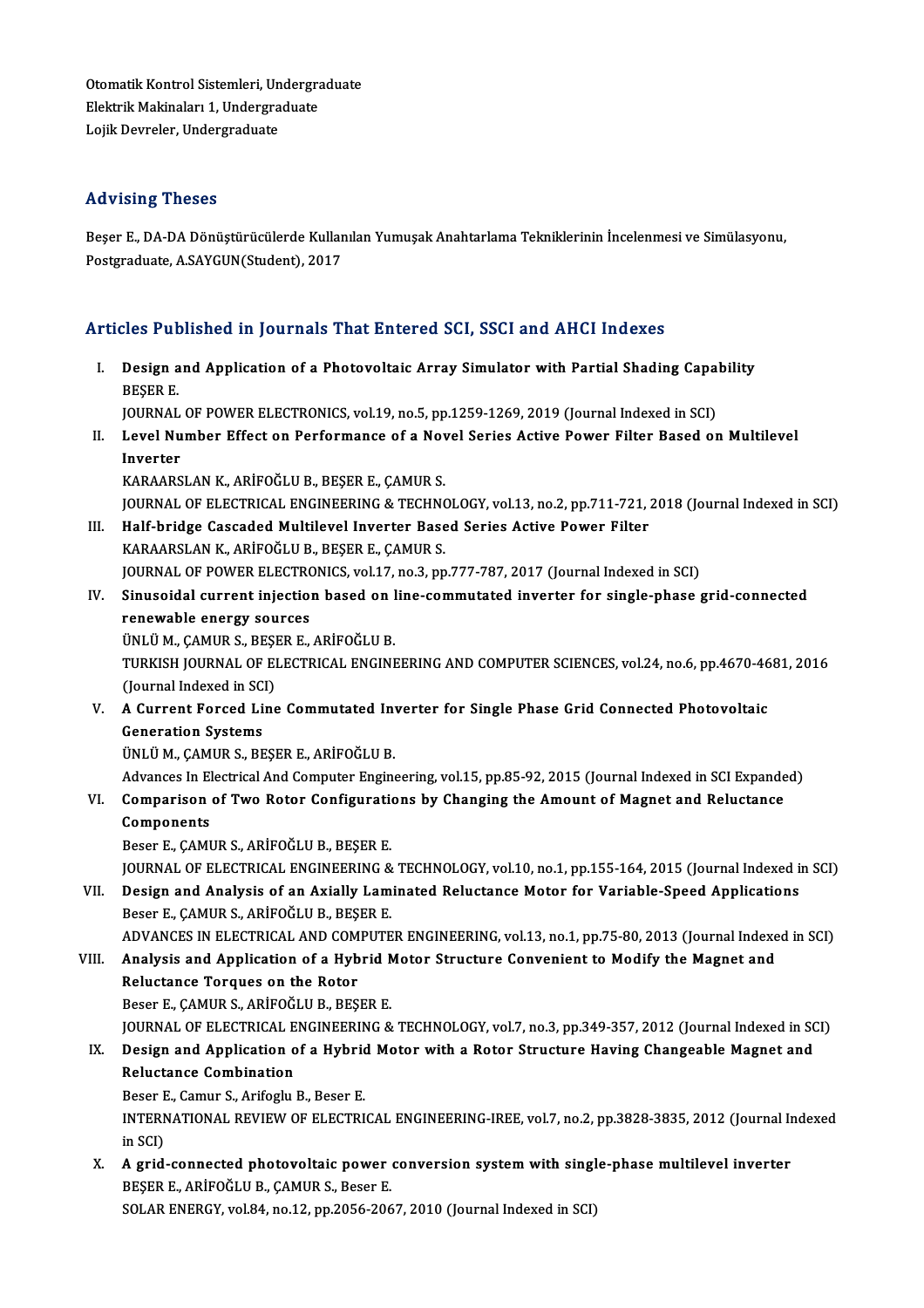XI. Application of a Four-Pole Hybrid Motor Structure Suitable for Modifying the Rotor Hybridization<br>Ratio Applic<br>Ratio<br><sup>Roson</sup> Application of a Four-Pole Hybrid<br>Ratio<br>Beser E., Camur S., Arifoglu B., Beser E.<br>INTERNATIONAL REVIEW OF ELECTRI

Ratio<br>Beser E., Camur S., Arifoglu B., Beser E.<br>INTERNATIONAL REVIEW OF ELECTRICAL ENGINEERING-IREE, vol.5, no.5, pp.2049-2056, 2010 (Journal Indexed<br>in SCD Beser E<br>INTERN<br>in SCI)<br>Design INTERNATIONAL REVIEW OF ELECTRICAL ENGINEERING-IREE, vol.5, no.5, pp.2049-2056, 2010 (Journa<br>in SCI)<br>XII. Design and Application of a Single Phase Multilevel Inverter Suitable for using as a Voltage<br>Harmonic Source

in SCI)<br>Design and Applic<br>Harmonic Source<br>PESER E ARIEOČII **Design and Application of a Single Pha<br>Harmonic Source<br>BEŞER E., ARİFOĞLU B., ÇAMUR S., Beser E.<br>JOUPMAL OF POWER ELECTRONICS, vel 10.** Harmonic Source<br>BEŞER E., ARİFOĞLU B., ÇAMUR S., Beser E.<br>JOURNAL OF POWER ELECTRONICS, vol.10, no.2, pp.138-145, 2010 (Journal Indexed in SCI)<br>A Novel Annreash for Harmonic Ontimisation of a Single Phase Multilevel Invert

BEŞER E., ARİFOĞLU B., ÇAMUR S., Beser E.<br>JOURNAL OF POWER ELECTRONICS, vol.10, no.2, pp.138-145, 2010 (Journal Indexed in SCI)<br>XIII. A Novel Approach for Harmonic Optimization of a Single Phase Multilevel Inverter

- **JOURNAL OF POWER ELECTRONICS, vo<br>A Novel Approach for Harmonic O<br>Beser E., Arifoglu B., Camur S., Beser E.<br>INTERNATIONAL REVIEW OF ELECTRI** INTERNATIONAL REVIEW OF ELECTRICAL ENGINEERING-IREE, vol.4, no.4, pp.532-538, 2009 (Journal Indexed in<br>SCI) Beser E., Arifoglu B., Camur S., Beser E. INTERNATIONAL REVIEW OF ELECTRICAL ENGINEERING-IREE, vol.4, no.4, pp<br>SCI)<br>XIV. A Novel Design and Application of a Single Phase Multilevel Inverter
- SCI)<br>A Novel Design and Application of<br>Beser E., Arifoglu B., Camur S., Beser E.<br>INTERNATIONAL REVIEW OF ELECTRI Beser E., Arifoglu B., Camur S., Beser E.<br>INTERNATIONAL REVIEW OF ELECTRICAL ENGINEERING-IREE, vol.4, no.1, pp.7-13, 2009 (Journal Indexed in SCI)

## Articles Published in Other Journals

- rticles Published in Other Journals<br>I. FV Panellerin modellenmesi için geliştirilen yeni bir FV simülatör yapısı<br>RESER F FU Pane<br>BEŞER E.<br>Sakarya i FV Panellerin modellenmesi için geliştirilen yeni bir FV simülatör yapısı<br>BEŞER E.<br>Sakarya üniversitesi Fen Bilimleri Enstitüsü Dergisi, vol.22, no.2, pp.688-694, 2018 (Other Refereed National<br>Journals) BEŞER E.<br>Sakarya ü<br>Journals)<br>A Now M Sakarya üniversitesi Fen Bilimleri Enstitüsü Dergisi, vol.22, no.2, pp.6<br>Journals)<br>II. A New Multilevel Inverter Based Parallel Active Power Filter<br>KARAARSLANK, ARİFOĞLU P, PESER E, CAMIR S
- Journals)<br>II. A New Multilevel Inverter Based Parallel Active Power Filter<br>KARAARSLAN K., ARİFOĞLU B., BEŞER E., ÇAMUR S. A New Multilevel Inverter Based Parallel Active Power Filter<br>KARAARSLAN K., ARİFOĞLU B., BEŞER E., ÇAMUR S.<br>International Journal of Engineering Technologies, vol.3, pp.207-212, 2017 (Refereed Journals of Other<br>Institution KARAARSLA<br>International<br>Institutions)<br>COMBARAT International Journal of Engineering Technologies, vol.3, pp.207-212, 2017 (Refereed Journals<br>Institutions)<br>III. COMPARATIVE STUDY OF SOFT SWITCHING METHODSUSED IN DC-DC CONVERTERS<br>SAVCLA S. PESER F. UNLUM
- Institutions)<br>III. COMPARATIVE STUDY OF SOFT SWITCHING METHODSUSED IN DC-DC CONVERTERS<br>SAYGI A.S., BESER E., ÜNLÜM. COMPARATIVE STUDY OF SOFT SWITCHING METHODSUSED IN DC-DC CONVERTERS<br>SAYGI A.S., BEŞER E., ÜNLÜ M.<br>Journal of Naval Science and Engineering, vol.13, pp.1-22, 2017 (Refereed Journals of Other Institutions)<br>Bir Earl: Sabaka B

# IV. Bir Fazlı Şebeke Bağlantılı Fotovoltaik Sistemler için Yeni Bir Şebeke Komütasyonlu Evirici Tasarımı Journal of Naval<br>Bir Fazlı Şebek<br>ve Uygulaması<br>ÜNUÜ M. CAMU

ÜNLÜM.,ÇAMURS.,BEŞERE.,ARİFOĞLUB.

3e Electrotech, pp.104-112, 2015 (Other Refereed National Journals)

ÜNLÜ M., ÇAMUR S., BEŞER E., ARİFOĞLU B.<br>3e Electrotech, pp.104-112, 2015 (Other Refereed National Journals)<br>V. Bir Fazlı Şebeke Bağlantılı Fotovoltaik Sistemler için yeni bir Şebeke Komitasyonlu Evirici Tasarımı<br>V. 3e Electrotech, p<br>Bir Fazlı Şebek<br>ve Uygulaması<br>ÜNUÜ M. CAMII Bir Fazlı Şebeke Bağlantılı Fotovoltaik<br>ve Uygulaması<br>ÜNLÜ M., ÇAMUR S., BEŞER E., ARİFOĞLU B.<br>20 Electrotech Aylık Enerii, Flektrik, Flektro

ve Uygulaması<br>ÜNLÜ M., ÇAMUR S., BEŞER E., ARİFOĞLU B.<br>3e Electrotech, Aylık Enerji, Elektrik, Elektronik Teknolojileri Dergisi, no.257, pp.104-112, 2015 (Other Refereed<br>National Journals) ÜNLÜ M., ÇAMUR S<br>3e Electrotech, Aylı<br>National Journals)<br>Feteveltaik Elekt 3e Electrotech, Aylık Enerji, Elektrik, Elektronik Teknolojileri Dergisi, no.257, pp.104-1<br>National Journals)<br>VI. Fotovoltaik Elektrik Üretim Sistemleri için Şebeke Bağlantılı Evirici Yapıları<br>İNI Ü.M. CAMIID S. PESER E. A

- National Journals)<br>Fotovoltaik Elektrik Üretim Sistemleri<br>ÜNLÜ M., ÇAMUR S., BEŞER E., ARİFOĞLU B.<br>20 Electrotech nn 80 85-2015 (Other Befer Fotovoltaik Elektrik Üretim Sistemleri için Şebeke Bağlantıl<br>ÜNLÜ M., ÇAMUR S., BEŞER E., ARİFOĞLU B.<br>3e Electrotech, pp.80-85, 2015 (Other Refereed National Journals)<br>Fetewaltaik Sistemlanda Maydana Calan Barsalı Cölgelan
- ÜNLÜ M., ÇAMUR S., BEŞER E., ARİFOĞLU B.<br>3e Electrotech, pp.80-85, 2015 (Other Refereed National Journals)<br>VII. Fotovoltaik Sistemlerde Meydana Gelen Parçalı Gölgelenme Durumu Analizi 3e Electrotech, pp.80-85, 2015 (Other Refereed National Journals)<br>Fotovoltaik Sistemlerde Meydana Gelen Parçalı Gölgelenme<br>ÜNLÜ M., ÇAMUR S., BEŞER E., ARİFOĞLU B.<br>Kaynak Elektrik, pp.83-87, 2015 (Other Refereed National J Fotovoltaik Sistemlerde Meydana Gelen Parçalı Gölgelenme<br>ÜNLÜ M., ÇAMUR S., BEŞER E., ARİFOĞLU B.<br>Kaynak Elektrik, pp.83-87, 2015 (Other Refereed National Journals)<br>Seri ve Paralal Aktif Güe Eiltreleri isin Gelistirilen Ge ÜNLÜ M., ÇAMUR S., BEŞER E., ARİFOĞLU B.<br>Kaynak Elektrik, pp.83-87, 2015 (Other Refereed National Journals)<br>VIII. Seri ve Paralel Aktif Güç Filtreleri için Geliştirilen Çok Seviyeli Kaskat Bağlı Evirici ve Kontrol
- Kaynak Elekti<br>Seri ve Para<br>Algoritması<br>KARAARSLAN Seri ve Paralel Aktif Güç Filtreleri için Geliştir<br>Algoritması<br>KARAARSLAN K., ARİFOĞLU B., BEŞER E., ÇAMUR S.<br>Enerii Elektrik Elektronik Telmolejileri Dergisi (20El

Algoritması<br>KARAARSLAN K., ARİFOĞLU B., BEŞER E., ÇAMUR S.<br>Enerji Elektrik Elektronik Teknolojileri Dergisi (3eElectrotech), pp.118-126, 2015 (Other Refereed National<br>Journals) KARAARSLAN K., ARİFOĞLU B., BESER E., CAMUR S.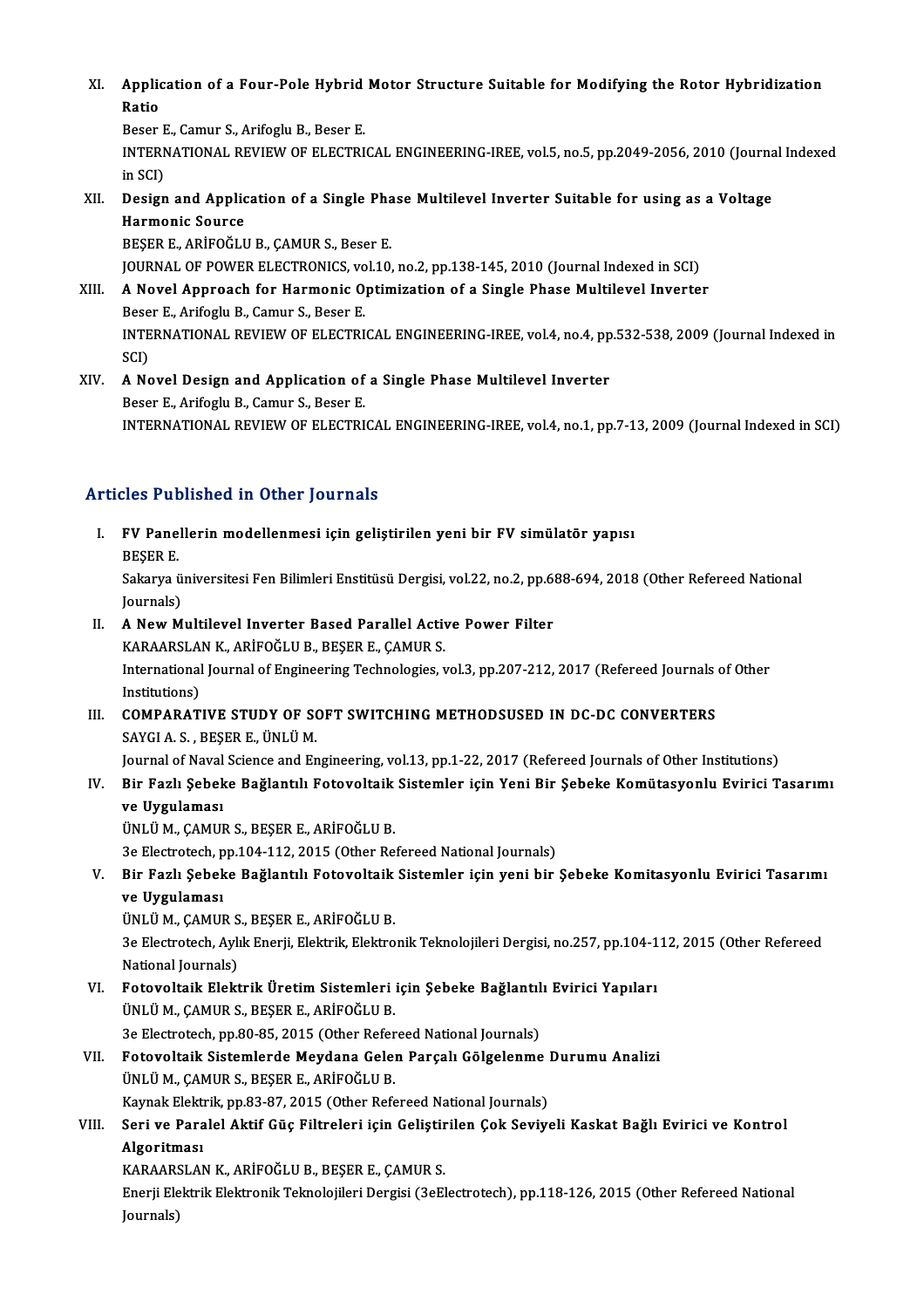# IX. Bir Fazlı Şebeke Bağlantılı Sistemler için Yeni bir Şebeke Komitasyonlu Evirici Tasarımı ve Bir Fazlı Şel<br>Uygulaması<br>ÜNUÜM GAL Bir Fazlı Şebeke Bağlantılı Sistemler iç:<br>Uygulaması<br>ÜNLÜ M., ÇAMUR S., BEŞER E., ARİFOĞLU B.<br>20 Electrotech Aylık Enerii, Elektrik, Elektro

Uygulaması<br>ÜNLÜ M., ÇAMUR S., BEŞER E., ARİFOĞLU B.<br>3e Electrotech, Aylık Enerji, Elektrik, Elektronik Teknolojileri Dergisi, 2015 (Other Refereed National Journals)<br>Yoni Bir Yaklasım ile 1 Eszlı Cek Seviveli Evirisi Tessa ÜNLÜ M., ÇAMUR S., BEŞER E., ARİFOĞLU B.<br>3e Electrotech, Aylık Enerji, Elektrik, Elektronik Teknolojileri Derg<br>X. Yeni Bir Yaklaşım ile 1 Fazlı Çok Seviyeli Evirici Tasarımı<br>BEŞER E., ARİFOĞLU B. 3e Electrotech, Aylık En<br>Yeni Bir Yaklaşım ile<br>BEŞER E., ARİFOĞLU B.<br><sup>2</sup>e Electrotech, Aylık En Yeni Bir Yaklaşım ile 1 Fazlı Çok Seviyeli Evirici Tasarımı<br>BEŞER E., ARİFOĞLU B.<br>3e Electrotech, Aylık Enerji, Elektrik, Elektronik Teknolojileri Dergisi, no.237, pp.50-58, 2014 (Other Refereed<br>National Journale) BEŞER E., ARİFOĞL<br>3e Electrotech, Aylı<br>National Journals)<br>2000W Güsünde XI. 3000WGücünde Güneş Takip Sisreminin Geliştirilmesi National Journals)<br>3000W Gücünde Güneş Takip Sisreminin Geliştiril<br>ÇAMUR S., ARİFOĞLU B., BEŞER E., KANDEMİR BEŞER E.<br><sup>2</sup>0 Electrotech Avlik Enerji, Flektrik, Flektronik Telmelei 3e Electrotech, Aylık Enerji, Elektrik, Elektronik Teknolojileri Dergisi, no.201, pp.70-75, 2011 (Other Refereed<br>National Journals) CAMUR S., ARİFOĞI<br>3e Electrotech, Aylı<br>National Journals)<br>Pir Forlı Cok Sov XII. Bir Fazlı Çok Seviyeli Evirici ile Gerilim Harmonik Kaynağı Tasarımı ve Uygulaması National Journals)<br>Bir Fazlı Çok Seviyeli Evirici ile Gerilim Harmonik<br>BEŞER E., ARİFOĞLU B., ÇAMUR S., KANDEMİR BEŞER E.<br>20 Electrotech Avlik Enerii Flektrik Elektronik Telmelei 3e Electrotech, Aylık Enerji, Elektrik, Elektronik Teknolojileri Dergisi, no.201, pp.134-143, 2011 (Other Refereed<br>National Journals) BEŞER E., ARİFOĞL<br>3e Electrotech, Aylı<br>National Journals)<br>Cok Soviyeli Evin XIII. Çok Seviyeli Evirici Tasarımı ve Uygulaması BEŞER E., ÇAMUR S., ARİFOĞLU B., KANDEMİR BEŞER E. Çok Seviyeli Evirici Tasarımı ve Uygulaması<br>BEŞER E., ÇAMUR S., ARİFOĞLU B., KANDEMİR BEŞER E.<br>Kaynak Elektrik Enerji, Elektrik, Aydınlatma, Elektronik ve Otomasyon Mühendisliği Dergisi, no.224, pp.134-137,<br>2008 (Othar Bef BEŞER E., ÇAMUR S., ARİFOĞLU B., KANDE<br>Kaynak Elektrik Enerji, Elektrik, Aydınlatın<br>2008 (Other Refereed National Journals)<br>Pesisn and Annlisstien of a navel Str Kaynak Elektrik Enerji, Elektrik, Aydınlatma, Elektronik ve Otomasyon Mühendisliği Dergisi, no.224, pp.134-1<br>2008 (Other Refereed National Journals)<br>XIV. Design and Application of a novel Structure and Topology for Single 2008 (Other Refereed National Journals)<br>XIV. Design and Application of a novel Structure and Topology for Single Phase Five Level Inverter<br>CAMUR S., ARİFOĞLU B., BEŞER E., KANDEMİR BEŞER E. Design and Application of a novel Structure and Topology for Single Phase Five Level Inverter<br>ÇAMUR S., ARİFOĞLU B., BEŞER E., KANDEMİR BEŞER E.<br>Wseas Transactions on Electronics, vol.3, no.11, pp.543-549, 2006 (Refereed J XV. Endüstriyel Amaçlı Beş Seviyeli Inverter Tasarımı Wseas Transactions on Electronics, vol.3, no.11, pp.543-<br>Endüstriyel Amaçlı Beş Seviyeli Inverter Tasarımı<br>ÇAMUR S., ARİFOĞLU B., BEŞER E., KANDEMİR BEŞER E.<br>20 Electrotech Avlu Enerii Flektrik Flektronik Telmelei ÇAMUR S., ARİFOĞLU B., BEŞER E., KANDEMİR BEŞER E.

3e Electrotech, Aylık Enerji, Elektrik, Elektronik Teknolojileri Dergisi, pp.36-40, 2006 (Other Refereed National Iournals)

## XVI. Applicaiton of Semiconductor Compensation Contactor Improved for Sensitive and Fast Compensation System

ÇAMUR S., ARİFOĞLU B., KANDEMİR BEŞER E., BEŞER E.

Wseas Transactions on Power Systems, vol.2, no.1, pp.381-386, 2006 (Refereed Journals of Other Institutions)

CAMUR S., ARIFOĞLU B., KANDEMIR BEŞER E., BEŞER E.<br>Wseas Transactions on Power Systems, vol.2, no.1, pp.381-386, 2006 (Refere<br>XVII. Harmonic Analysis of an Improved Single Phase Five Level Inverter Wseas Transactions on Power Systems, vol.2, no.1, pp.38<br>Harmonic Analysis of an Improved Single Phase F<br>CAMUR S., ARİFOĞLU B., BEŞER E., KANDEMİR BEŞER E.<br>Wasse Transastions on Power Systems vol.2, no.1, np.36 Harmonic Analysis of an Improved Single Phase Five Level Inverter<br>ÇAMUR S., ARİFOĞLU B., BEŞER E., KANDEMİR BEŞER E.<br>Wseas Transactions on Power Systems, vol.2, no.1, pp.387-392, 2006 (Refereed Journals of Other Institutio CAMUR S., ARİFOĞLU B., BEŞER E., KANDEMİR BEŞER E.<br>Wseas Transactions on Power Systems, vol.2, no.1, pp.387-392, 2006 (Refereed Journals of Other In<br>XVIII. Hızlı Kompanzasyon için Geliştirilen Yarıiletken Kompanzasyon

# Wseas Transactions on Power Systems, vol.2, no.1, pp.38<br>Hızlı Kompanzasyon için Geliştirilen Yarıiletken K<br>ÇAMUR S., ARİFOĞLU B., BEŞER E., KANDEMİR BEŞER E.<br>20 Electrotech Avlik Enerii, Flektrik, Flektronik Telmelei 3e Electrotech, Aylık Enerji, Elektrik, Elektronik Teknolojileri Dergisi, pp.74-78, 2005 (Other Refereed National<br>3e Electrotech, Aylık Enerji, Elektrik, Elektronik Teknolojileri Dergisi, pp.74-78, 2005 (Other Refereed Nat CAMUR S., ARİFOĞLU B., BEŞER E., KANDEMİR BEŞER E. 3e Electrotech, Aylık Enerji, Elektrik, Elektronik Teknolojiler<br>Journals)<br>XIX. Yüksek Hassasiyetli Hızlı Kompanzasyon Uygulaması<br>ARİFOĞLU B. CAMUR S. KANDEMİR RESER E. RESER E

Journals)<br>Yüksek Hassasiyetli Hızlı Kompanzasyon Uygulam<br>ARİFOĞLU B., ÇAMUR S., KANDEMİR BEŞER E., BEŞER E.<br>Kaynak Elaktrik Enerji, Flaktrik, Aydınlatma, Flaktronik v Yüksek Hassasiyetli Hızlı Kompanzasyon Uygulaması<br>ARİFOĞLU B., ÇAMUR S., KANDEMİR BEŞER E., BEŞER E.<br>Kaynak Elektrik Enerji, Elektrik, Aydınlatma, Elektronik ve Otomasyon Mühendisliği Dergisi, no.198, pp.144-147,<br>2005 (Oth ARİFOĞLU B., ÇAMUR S., KANDEMİR BEŞE<br>Kaynak Elektrik Enerji, Elektrik, Aydınlatın<br>2005 (Other Refereed National Journals)<br>Donavsal Amaslı Bilsisayar Donatimli XX. Deneysel Amaçlı Bilgisayar Denetimli Evirici Uygulaması

# 2005 (Other Refereed National Journals)<br>Deneysel Amaçlı Bilgisayar Denetimli Evirici Uygulaması<br>DURU H. T. , ÇAMUR S., ARİFOĞLU B., BEŞER E., KANDEMİR BEŞER E.<br>20 Electrotech Avlu Enerii Flektrik, Flektronik Teknolojileri 3e Electrotech, Aylık Enerji, Elektrik, Elektronik Teknolojileri Dergisi, pp.112-114, 2004 (Other Refereed National<br>Journals) DURU H. 1<br>3e Electro<br>Journals)

## Refereed Congress / Symposium Publications in Proceedings

I. Üç Fazlı Çok Seviyeli Evirici Yapılı Sürekli Mıknatıslı Senkron Motorun V/F Kontrolünün Simülasyonu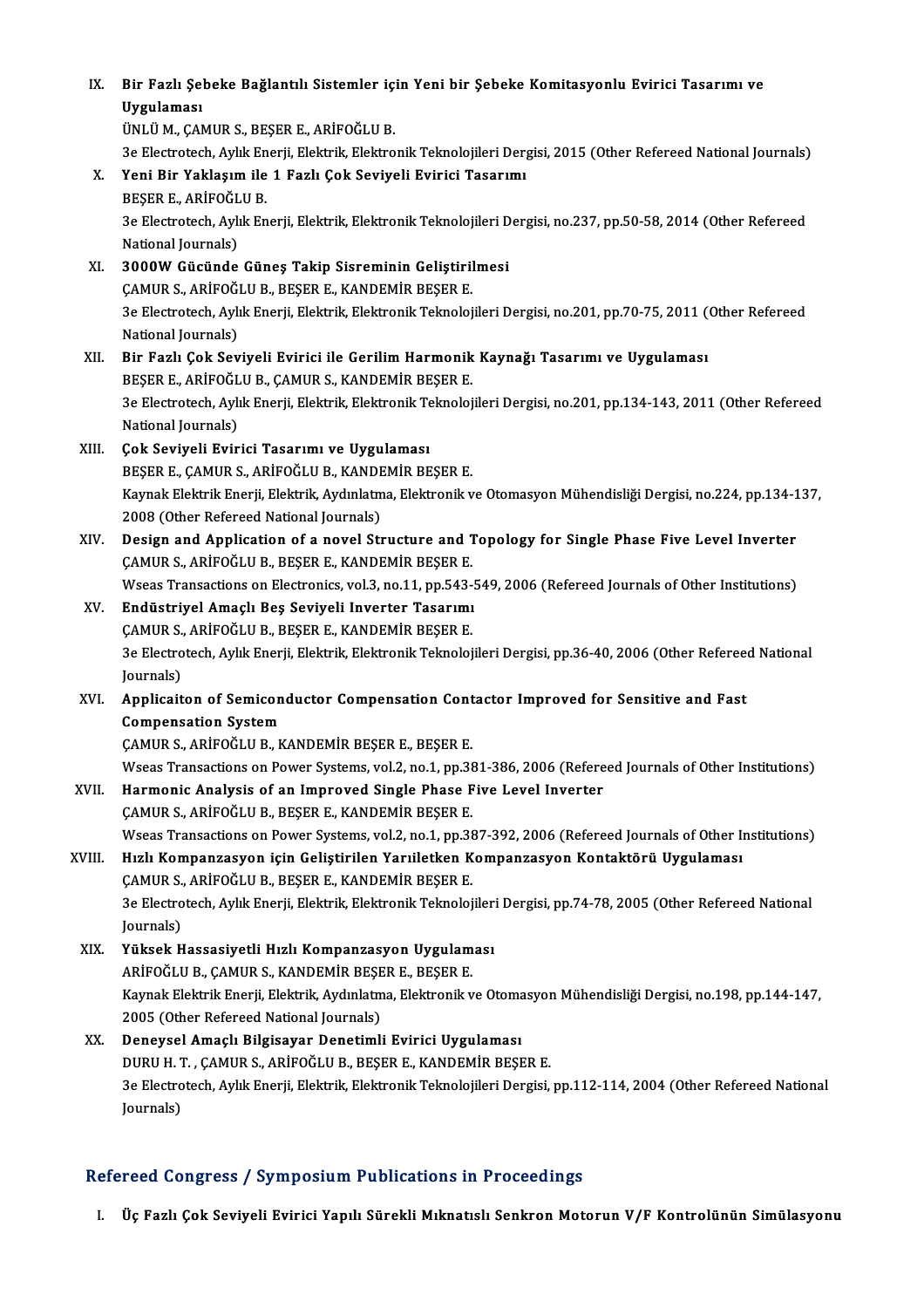KANDEMİR BEŞER E., BEŞER E.

KANDEMİR BEŞER E., BEŞER E.<br>Uluslararası Marmara Fen ve Sosyal Bilimler Kongresi (IMASCON BAHAR 2019), Turkey, 26 - 28 April 2019,<br>nn 103 KANDE<br>Uluslara<br>pp.103<br>Üs Esrl Uluslararası Marmara Fen ve Sosyal Bilimler Kongresi (IMASCON BAHAR 2019), Turkey, 26 - 28 April 2<br>pp.103<br>II. Üç Fazlı Endüstriyel Uygulamalar İçin Yarım H-Köprü ModüllüÇok Seviyeli Evirici Yapısının<br>Simülasyonu

# pp.103<br>Üç Fazlı Endü<br>Simülasyonu<br><sub>KANDEM</sub>ip pr Üç Fazlı Endüstriyel Uygulaı<br>Simülasyonu<br>KANDEMİR BEŞER E., BEŞER E.<br>Uluslararası Marmara Fan ve Se

Simülasyonu<br>KANDEMİR BEŞER E., BEŞER E.<br>Uluslararası Marmara Fen ve Sosyal Bilimler Kongresi (IMASCON BAHAR 2019), Turkey, 26 - 28 April 2019,<br>pp.102 KANDE<br>Uluslara<br>pp.102<br>Design Uluslararası Marmara Fen ve Sosyal Bilimler Kongresi (IMASCON BAHAR 2019), Turl<br>pp.102<br>III. Design and Simulation of A New Single Phase Multilevel Inverter Structure<br>PECED E ARIEOČULP

# pp.102<br>Design and Simulatio<br>BEŞER E., ARİFOĞLU B.<br>International Conferenc Design and Simulation of A New Single Phase Multilevel Inverter Structure<br>BEŞER E., ARİFOĞLU B.<br>International Conference on Engineering Technologies (ICENTE 2018), 26 - 28 October 2018, pp.301-304<br>Simulation of Multi Lovel

BEŞER E., ARİFOĞLU B.<br>International Conference on Engineering Technologies (ICENTE 2018), 26 - 28 October 2018, pp<br>IV. Simulation of Multi-Level Inverter Fed Permanent Magnet Synchronous Motor PMSM<br>KANDEMİR BESER E., BESER International Conference on En<br>Simulation of Multi-Level In<br>KANDEMİR BEŞER E., BEŞER E.<br>International Conference on En Simulation of Multi-Level Inverter Fed Permanent Magnet Synchronous Motor PMSM<br>KANDEMIR BEŞER E., BEŞER E.<br>International Conference on Engineering Technologies (ICENTE 2018), 26 - 28 October 2018, pp.305-310<br>A Now Three Bh

- V. A New Three-Phase Multi-Level Inverter Topology<br>BESER E., KANDEMIR BESER E. International Conference on En<br>**A New Three-Phase Multi-Le<br>BEŞER E., KANDEMİR BEŞER E.**<br>International Conference on Ad International Conference on Advanced Technologies (ICAT 2018), 28 April - 01 May 2018, pp.329-333 BEŞER E., KANDEMİR BEŞER E.<br>International Conference on Advanced Technologies (ICAT 2018), 28 April - 01 May 2018, pp.329-333<br>VI. A modified line-commutated inverter for grid-connected photovoltaic systems with voltage
- International Conference on Advanced Techn<br>A modified line-commutated inverter for<br>maximum power point tracking method<br>UNUU M. CAMUR S. RESER E. ARIEOČLU R A modified line-commutated inverter f<br>maximum power point tracking method<br>ÜNLÜ M., ÇAMUR S., BEŞER E., ARİFOĞLU B.<br>10th International Sumnesium en Bourer Ele 19th International Symposium on Power Electronics, Ee 2017, Novi-Sad, Serbia And Montenegro, 19 - 21 October<br>19th International Symposium on Power Electronics, Ee 2017, Novi-Sad, Serbia And Montenegro, 19 - 21 October<br>2017 ÜNLÜ M., ÇAMUR S., BEŞER E., ARİFOĞLU B.

19th International Symposium on Power Electronics, Ee 2017, Novi-Sad,<br>2017, pp.1-6<br>VII. A novel 7-level cascaded inverter for series active power filter<br> $VADAABSI AN V. ABIOCHIB BEEDB E. CAMIB S$ 

# 2017, pp.1-6<br>A novel 7-level cascaded inverter for series a<br>KARAARSLAN K., ARİFOĞLU B., BEŞER E., ÇAMUR S.<br>2017 19th International Scientific Conference en Ek 2017 18th International Scientific Conference on Electric Power Engineering (EPE), Kouty nad Desnou, Czech<br>Republic, 17 - 19 May 2017, pp.399-403 KARAARSLAN K., ARİFOĞLU B., BEŞER E., ÇAMUR S. 2017 18th International Scientific Conference on Electric Power Engineering (EPE), Kouty nad D<br>Republic, 17 - 19 May 2017, pp.399-403<br>VIII. Single phase series active power filter based on 15-level cascaded inverter topolo

# Republic, 17 - 19 May 2017, pp.399-403<br>Single phase series active power filter based<br>KARAARSLAN K., ARİFOĞLU B., BEŞER E., ÇAMUR S.<br>2017 4th International Conference en Flectrical and Single phase series active power filter based on 15-level cascaded inverter topology<br>KARAARSLAN K., ARİFOĞLU B., BEŞER E., ÇAMUR S.<br>2017 4th International Conference on Electrical and Electronic Engineering (ICEEE), Ankara KARAARSLAN K., ARI<br>2017 4th Internations<br>April 2017, pp.37-42<br>Imnrouoment of A

2017 4th International Conference on Electrical and Electronic Engineering<br>April 2017, pp.37-42<br>IX. Improvement of A Photovoltaic Simulator with A Novel Structure<br>PECEP F April 201<br>I<mark>mprove</mark><br>BEŞER E.<br>Selar Car Improvement of A Photovoltaic Simulator with A Novel Structure<br>BEŞER E.<br>Solar Conference and Exhibition (SOLARTR 2016), 6 - 08 December 2016, pp.273-277<br>A Now Mothod for Tracking the Global Mayimum Bower Boint for Grid Con

## BEŞER E.<br>Solar Conference and Exhibition (SOLARTR 2016), 6 - 08 December 2016, pp.273-277<br>X. A New Method for Tracking the Global Maximum Power Point for Grid Connected PV System under<br>Portially Shaded Conditions Solar Conference and Exhibition<br>A New Method for Tracking<br>Partially Shaded Conditions<br><sup>TINI II</sup> M. CAMUR S. RESER E.A. A New Method for Tracking the Global<br>Partially Shaded Conditions<br>ÜNLÜ M., ÇAMUR S., BEŞER E., ARİFOĞLU B.<br>Eth International Conference on Benevuable Partially Shaded Conditions<br>ÜNLÜ M., ÇAMUR S., BEŞER E., ARİFOĞLU B.<br>5th International Conference on Renewable Energy Research and Applications, ICRERA-2016, Birmingham, United

Kingdom,20 -23November 2016,pp.867-872 5th International Conference on Renewable Energy Research and Applications, ICRERA-2016, Birmingham<br>Kingdom, 20 - 23 November 2016, pp.867-872<br>XI. Seri Aktif Güç Filtresi için Geliştirilen Kaskat Bağlı Çok Seviyeli Evirici

Kingdom, 20 - 23 November 2016, pp.867-872<br>Seri Aktif Güç Filtresi için Geliştirilen Kaskat I<br>KARAARSLAN K., ARİFOĞLU B., BEŞER E., ÇAMUR S.<br>6. Enerii Verimliliği Kelitesi Semnegrumu ve Sergisi Seri Aktif Güç Filtresi için Geliştirilen Kaskat Bağlı Çok Seviyeli Evirici ve Kontrol Algoritması<br>KARAARSLAN K., ARİFOĞLU B., BEŞER E., ÇAMUR S.<br>6. Enerji Verimliliği Kalitesi Sempozyumu ve Sergisi (EVK' 2015), Kocaeli, T KARAARSLAN K., ARİFOĞLU B., BEŞER E., ÇAMUR S.<br>6. Enerji Verimliliği Kalitesi Sempozyumu ve Sergisi (EVK' 2015), Kocaeli, Turkey, 4 - 06 June 2015, pp<br>11. Çok Seviyeli Evirici Tabanlı Paralel Aktif Güç Filtresi için Ge

- 6. Enerji Verimliliği Kalitesi Sempozyumu ve Sergisi<br>Çok Seviyeli Evirici Tabanlı Paralel Aktif Güç I<br>KARAARSLAN K., ARİFOĞLU B., BEŞER E., ÇAMUR S.<br>Flaktrik. Flaktronik. Bilgisayar ve Biyomodikal Mü Elektrik – Elektronik – Bilgisayar ve Biyomedikal Mühendisliği Sempozyumu (ELECO 2014), Bursa, Turkey, 27 - 29<br>November 2014, pp.273-278 KARAARSLAN K., ARİFOĞLU B., BEŞER E., ÇAMUR S.
- XIII. Bir Fazlı Akım Zorlamalı Şebeke Komütasyonlu Evirici November 2014, pp.273-278<br>Bir Fazlı Akım Zorlamalı Şebeke Komüt<br>ÜNLÜ M., ÇAMUR S., BEŞER E., ARİFOĞLU B.<br>Flage 2014 Flaktnik - Flaktnanik - Bilgisayar Eleco 2014 Elektrik – Elektronik – Bilgisayar ve Biyomedikal Mühendisliği Sempozyumu, Bursa, Turkey, 27 - 29<br>November 2014, pp.268-272 ÜNLÜ M., ÇAMUR S., BEŞER E.,<br>Eleco 2014 Elektrik – Elektror<br>November 2014, pp.268-272<br>Cek Seviveli Evinisi Tebenl Eleco 2014 Elektrik – Elektronik – Bilgisayar ve Biyomedikal Mühendisliği Sempozyumu, Bursa, Ti<br>November 2014, pp.268-272<br>XIV. Cok Seviyeli Evirici Tabanlı Seri Aktif Güç Filtresi için Geliştirilen Kontrol Algoritması<br>XARA
- November 2014, pp.268-272<br>Çok Seviyeli Evirici Tabanlı Seri Aktif Güç Filt<br>KARAARSLAN K., ARİFOĞLU B., BEŞER E., ÇAMUR S.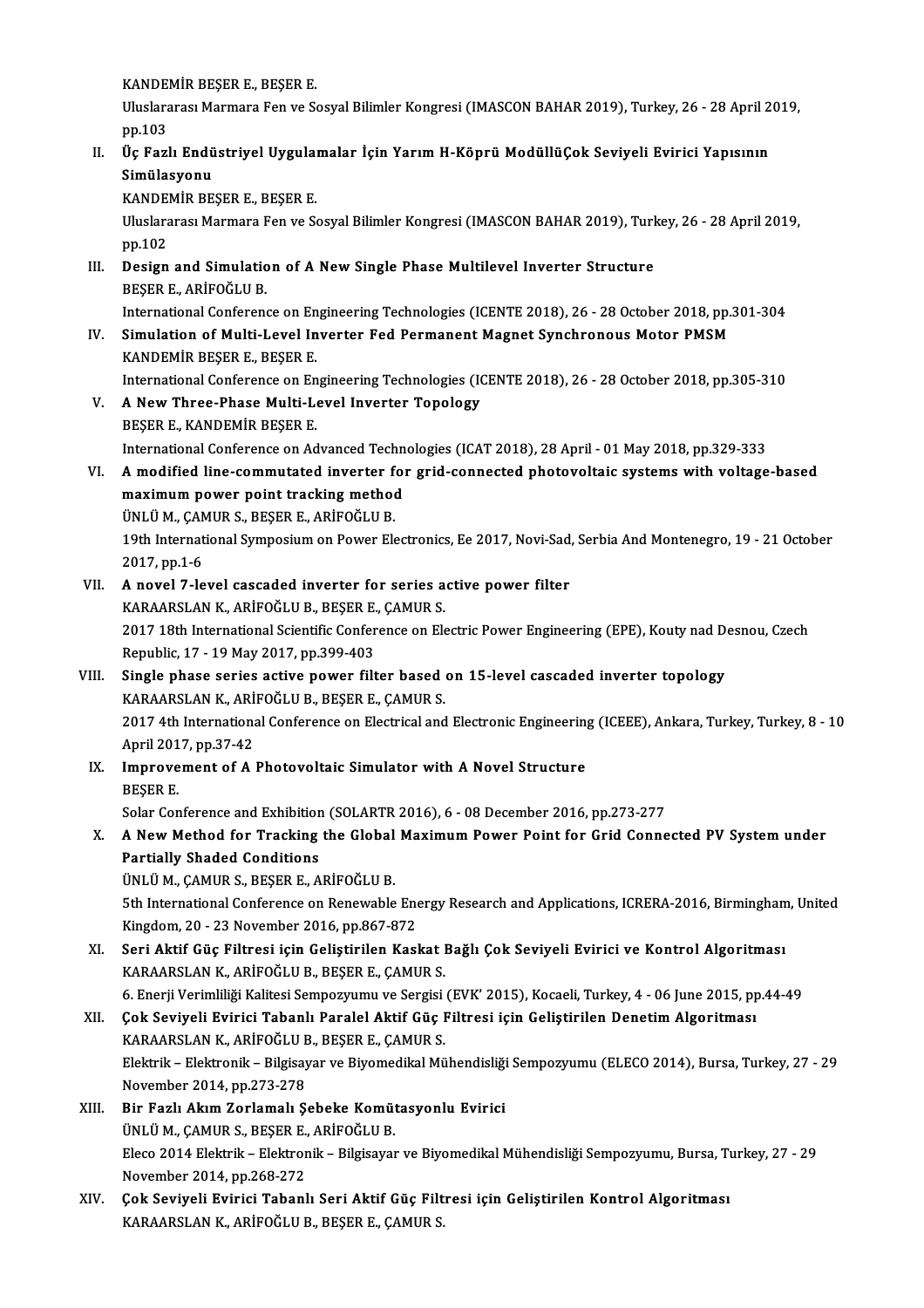Otomatik Kontrol Türk Milli Komitesi (TOK 2014), Kocaeli, Turkey, 11 - 13 September 2014, pp.176-181

- Otomatik Kontrol Türk Milli Komitesi (TOK 2014), Kocaeli, Turkey, 11 13 September 20<br>XV. Fotovoltaik Destekli Şebeke Senkronizasyonlu Çok Seviyeli Evirici Uygulaması<br>RESER E. ARİFOĞLU R. GAMUR S. KANDEMİR RESER E Otomatik Kontrol Türk Milli Komitesi (TOK 2014), Kocae<br>Fotovoltaik Destekli Şebeke Senkronizasyonlu Çol<br>BEŞER E., ARİFOĞLU B., ÇAMUR S., KANDEMİR BEŞER E.<br>Yonilanebilir Enerii Keynekler: Semnetturmu (YEKSEM 2 Fotovoltaik Destekli Şebeke Senkronizasyonlu Çok Seviyeli Evirici Uygulaması<br>BEŞER E., ARİFOĞLU B., ÇAMUR S., KANDEMİR BEŞER E.<br>Yenilenebilir Enerji Kaynakları Sempozyumu (YEKSEM 2013), Turkey, 4 - 06 October 2013<br>2 Farlı BEŞER E., ARİFOĞLU B., ÇAMUR S., KANDEMİR BEŞER E.<br>Yenilenebilir Enerji Kaynakları Sempozyumu (YEKSEM 2013), Turkey, 4 - 06 October 2013<br>XVI. 3 Fazlı Çok Seviyeli Evirici Tasarımı ve Uygulaması
- BEŞER E., ARİFOĞLU B., ÇAMUR S., KANDEMİR BEŞER E. 3 Fazlı Çok Seviyeli Evirici Tasarımı ve Uygulaması<br>BEŞER E., ARİFOĞLU B., ÇAMUR S., KANDEMİR BEŞER E.<br>Enerji Verimliliği ve Kalitesi Sempozyumu (EVK 2011), Turkey, 12 - 13 May 2011, pp.64-68<br>Bir Fazlı Çok Seviyeli Evirici BEŞER E., ARİFOĞLU B., ÇAMUR S., KANDEMİR BEŞER E.<br>Enerji Verimliliği ve Kalitesi Sempozyumu (EVK 2011), Turkey, 12 - 13 May 2011, pp.<br>XVII. Bir Fazlı Çok Seviyeli Evirici Kullanılarak Yapılan Gerilim Harmonik Üreteci<br>PESE
- Enerji Verimliliği ve Kalitesi Sempozyumu (EVK 2011), T<br>Bir Fazlı Çok Seviyeli Evirici Kullanılarak Yapılan<br>BEŞER E., ARİFOĞLU B., ÇAMUR S., KANDEMİR BEŞER E.<br>Flaktrik Flaktronik Bilgisayar Mühandisliği Semporunum Bir Fazlı Çok Seviyeli Evirici Kullanılarak Yapılan Gerilim Harmonik Üreteci<br>BEŞER E., ARİFOĞLU B., ÇAMUR S., KANDEMİR BEŞER E.<br>Elektrik-Elektronik-Bilgisayar Mühendisliği Sempozyumu (ELECO 2010), Turkey, 2 - 05 December 2 BEŞER E., ARİFOĞLU B., ÇAMUR S., KANDEMİR BEŞER E.<br>Elektrik-Elektronik-Bilgisayar Mühendisliği Sempozyumu (ELECO 2010), Turkey, 2 - 05 December 2010<br>CAMIR S. ARİFOĞLU R. RESER E. KANDEMİR RESER E.

Elektrik-Elektronik-Bilgisayar Mühendisliği Sempozyumu<br>Güneşi İzleyebilen 3kW Gücünde Fotovoltaik Ener<br>ÇAMUR S., ARİFOĞLU B., BEŞER E., KANDEMİR BEŞER E.<br>Flaktrik Flaktronik Bilgisayar Mühandisliği Sempozyumu Güneşi İzleyebilen 3kW Gücünde Fotovoltaik Enerji Dönüşüm Ünitesinin Tasarımı ve Uygulaması<br>ÇAMUR S., ARİFOĞLU B., BEŞER E., KANDEMİR BEŞER E.<br>Elektrik-Elektronik-Bilgisayar Mühendisliği Sempozyumu (ELECO 2010), Turkey, 2 CAMUR S., ARİFOĞLU B., BEŞER E., KANDEMİR BEŞER E.<br>Elektrik-Elektronik-Bilgisayar Mühendisliği Sempozyumu (ELECO 2010), Turkey, 2 - 05 December 2010<br>XIX. Design and application of a 3kW sun tracking photovoltaic energy con

- Elektrik-Elektronik-Bilgisayar Mühendisliği Sempozyumu (ELECO 2010), Turkey, 2 05<br>Design and application of a 3kW sun tracking photovoltaic energy conversionistes<br>3kW gücünde fotovoltaik enerji dönüşüm ünitesinin tasarim Design and application of a 3kW sun t<br>3kW gücünde fotovoltaik enerji dönüş<br>ÇAMUR S., ARİFOĞLU B., BEŞER E., Beşer E.<br>2010 7th National Conference on Flectrical 3kW gücünde fotovoltaik enerji dönüşüm ünitesinin tasarimi ve uygulamasi<br>ÇAMUR S., ARİFOĞLU B., BEŞER E., Beşer E.<br>2010 7th National Conference on Electrical, Electronics and Computer Engineering, ELECO 2010, Bursa, Turkey CAMUR S., ARİFOĞLU B., BEŞER E., Beşer E.
- 2010 7th National Conference on Electrical, Electronics and Computer Engineering, ELECO 2010, Bursa, Turkey<br>05 December 2010, pp.53-57<br>XX. Application of a voltage harmonic source by using a single phase multilevel inverte 05 December 2010, pp.53-57<br>Application of a voltage harmonic source by using a single phase multile<br>seviyeli evirici kullanilarak yapilan gerilim harmonik üreteci uygulamasi<br>RESER E. ARİFOČLU R. CAMUR S. Beser E Application of a voltage harmonic sou<br>seviyeli evirici kullanilarak yapilan gen<br>BEŞER E., ARİFOĞLU B., ÇAMUR S., Beşer E.<br>2010 7th National Conference en Flectrical seviyeli evirici kullanilarak yapilan gerilim harmonik üreteci uygulamasi<br>BEŞER E., ARİFOĞLU B., ÇAMUR S., Beşer E.<br>2010 7th National Conference on Electrical, Electronics and Computer Engineering, ELECO 2010, Bursa, Turke BEŞER E., ARİFOĞLU B., CAMUR S., Beşer E. 2010 7th National Conference on Electrical, Electronics and Computer Engineering, ELECO 2010, Bursa, Turkey, 2<br>05 December 2010, pp.278-282<br>XXI. Rüzgar Hızına Bağlı Olarak Denetlenebilen İki Bölgeli Mikroişlemci Destekli S
- 05 December 2010, pp.278-282<br>Rüzgar Hızına Bağlı Olarak Denetlenebilen İki Bölgeli Mikroi<br>Fırçasız D.A. Makinasının Rüzgar Türbinlerinde Kullanılması<br>CAMUR S. ARİFOČLU R. KANDEMİR RESER E. RESER F Rüzgar Hızına Bağlı Olarak Denetlenebilen İki Böl<br>Fırçasız D.A. Makinasının Rüzgar Türbinlerinde K<br>ÇAMUR S., ARİFOĞLU B., KANDEMİR BEŞER E., BEŞER E.<br>Fnarii Verimliliği ve Kalitesi Semnezyemu (EVK 2009) T Fırçasız D.A. Makinasının Rüzgar Türbinlerinde Kullanılması<br>ÇAMUR S., ARİFOĞLU B., KANDEMİR BEŞER E., BEŞER E.<br>Enerji Verimliliği ve Kalitesi Sempozyomu (EVK 2009), Turkey, 21 - 22 May 2009, pp.129-132<br>Cünes Banellerinin Ü

# CAMUR S., ARİFOĞLU B., KANDEMİR BEŞER E., BEŞER E.<br>Enerji Verimliliği ve Kalitesi Sempozyomu (EVK 2009), Turkey, 21 - 22 May 2009, pp.129-132<br>XXII. Güneş Panellerinin Üretim Kapasitesini Arttıracak, Güneşi Takip Edebilen G Enerji Veri<br><mark>Güneş Pa</mark><br>Prototipi<br>ARİFOČLU

ARİFOĞLU B., ÇAMUR S., KANDEMİR BEŞER E., BEŞER E.

EnerjiVerimliliğiveKalitesiSempozyomu (EVK2009),Turkey,21 -22May2009,pp.124-128

ARİFOĞLU B., ÇAMUR S., KANDEMİR BEŞER E., BEŞER E.<br>Enerji Verimliliği ve Kalitesi Sempozyomu (EVK 2009), Turkili.<br>XXIII. Bir Fazlı 7-Seviyeli Evirici Tasarımı ve Uygulaması<br>PESER E. ARİFOĞLU B. CAMUR S. KANDEMİR BESER E Enerji Verimliliği ve Kalitesi Sempozyomu (EVK 2009), T<br>Bir Fazlı 7-Seviyeli Evirici Tasarımı ve Uygulamas<br>BEŞER E., ARİFOĞLU B., ÇAMUR S., KANDEMİR BEŞER E.<br>Flaktyik Flaktnovik Bilgisayar Mühandisliği Semporuyu

Bir Fazlı 7-Seviyeli Evirici Tasarımı ve Uygulaması<br>BEŞER E., ARİFOĞLU B., ÇAMUR S., KANDEMİR BEŞER E.<br>Elektrik-Elektronik-Bilgisayar Mühendisliği Sempozyumu (ELECO 2008), Turkey, 26 - 30 November 2008, pp.326-<br>220 BEŞE<br>Elekt<br>330<br>Desi Elektrik-Elektronik-Bilgisayar Mühendisliği Sempozyumu (ELECO 2008), Turkey, 26 - 30 Nov<br>330<br>XXIV. Design and Application of a Noval Structure and Topology for Multilevel Inverter

330<br>Design and Application of a Noval Structure and Topology for Multilevel Inverter<br>BEŞER E., ARİFOĞLU B., ÇAMUR S., KANDEMİR BEŞER E. Design and Application of a Noval Structure and Topology for Multilevel Inverter<br>BEŞER E., ARİFOĞLU B., ÇAMUR S., KANDEMİR BEŞER E.<br>International Symposium on Power Electronics, Electrical Drives, Automation and Motion, 01

BEŞER E., ARİFOĞLU B., ÇAMUR S., KANDEMİR BEŞER E.<br>International Symposium on Power Electronics, Electrical Drives, Automation and Motion, 0<br>XXV. Design and Application of a Noval Structure and Topolgy for Multilevel Inver International Symposium on Power Electronics, Electrica<br>Design and Application of a Noval Structure and "<br>BEŞER E., ARİFOĞLU B., ÇAMUR S., KANDEMİR BEŞER E.<br>International Symposium on Power Electronics, Electrics Design and Application of a Noval Structure and Topolgy for Multilevel Inverter<br>BEŞER E., ARİFOĞLU B., ÇAMUR S., KANDEMİR BEŞER E.<br>International Symposium on Power Electronics, Electrical Drives, Automation and Motion (SPE BEŞER E., ARİFOĞLU B., ÇA<br>International Symposium o<br>13 June 2008, pp.969-974<br>Design and Annlisation International Symposium on Power Electronics, Electrical Drives, Automation and Motion (SF<br>13 June 2008, pp.969-974<br>XXVI. Design and Application of a Novel Structure and Topology for Multilevel Inverter<br>Reser E. Camur S. A

## 13 June 2008, pp.969-974<br>Design and Application of a Novel<br>Beser E., Camur S., Arifoglu B., Beser E.<br>International Sumnesium on Bouer Ele International Symposium on Power Electronics, Electrical Drives, Automation and Motion, Ischia, Italy, 11 - 13 June<br>2008, pp.969-974 Beser E., Camur S., Arifoglu B., Beser E.

- XXVII. Hibrit Beslenen Elektrikli Sistemlerde Kesintisiz Enerji Yönetimi Uygulaması BEŞER E., KANDEMİR BEŞER E., ARİFOĞLU B., ÇAMUR S. Hibrit Beslenen Elektrikli Sistemlerde Kesintisiz Enerji Yönetimi Uygulaması<br>BEŞER E., KANDEMİR BEŞER E., ARİFOĞLU B., ÇAMUR S.<br>Enerji Verimliliği ve Kalitesi Sempozyomu (EVK 2007), Turkey, 17 - 18 May 2007, pp.138-141<br>Bir
- XXVIII. Bir Faz Beş Seviyeli İnverter Tasarımı ve Uygulaması<br>CAMUR S., ARİFOĞLU B., BEŞER E., KANDEMİR BEŞER E. Enerji Verimliliği ve Kalitesi Sempozyomu (EVK 2007), 1<br>Bir Faz Beş Seviyeli İnverter Tasarımı ve Uygulan<br>ÇAMUR S., ARİFOĞLU B., BEŞER E., KANDEMİR BEŞER E.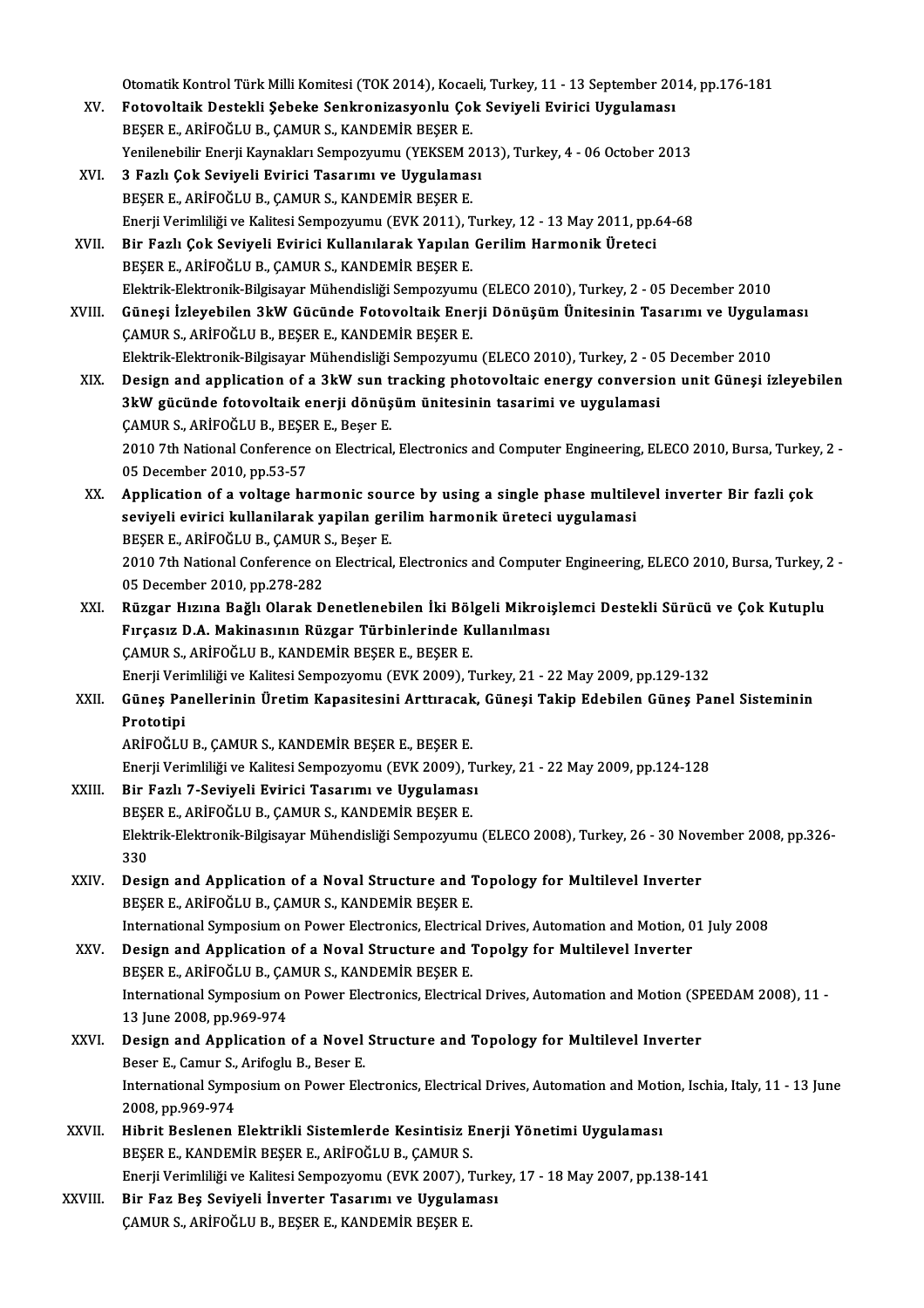Elektrik-Elektronik-Bilgisayar Mühendisliği Sempozyumu (ELECO 2006), Turkey, 6 - 10 December 2006, pp.161-<br>165 Elekt<br>165<br>A.no Elektrik-Elektronik-Bilgisayar Mühendisliği Sempozyumu (ELECO 2006), Turkey, 6 - 10 December<br>165<br>XXIX. A novel topology for single-phase five-level inverter compared with H-bridge inverter<br>Comun S. Anifogly B. Boson E. Bos

# 165<br>A novel topology for single-phase<br>Camur S., Arifoglu B., Beser E., Beser E.<br>International Sumnesium on Boucar Ele A novel topology for single-phase five-level inverter compared with H-bridge inverter<br>Camur S., Arifoglu B., Beser E., Beser E.<br>International Symposium on Power Electronics, Electrical Drives, Automation and Motion, Taormi Camur S., Arifoglu B., Be<br>International Symposiu<br>May 2006, pp.556-557<br>A Novel Tenelogy of International Symposium on Power Electronics, Electrical Dr<br>May 2006, pp.556-557<br>XXX. A Novel Topology of Single Phase Five level Inverter<br>CAMIIB S, ARIFOČI II R, RESER E, KANDEMIR RESER E

# May 2006, pp.556-557<br>A Novel Topology of Single Phase Five level Inver<br>ÇAMUR S., ARİFOĞLU B., BEŞER E., KANDEMİR BEŞER E.<br>Pres of the 5th WSEAS (JASME Int Conf en Electric Pou A Novel Topology of Single Phase Five level Inverter<br>ÇAMUR S., ARİFOĞLU B., BEŞER E., KANDEMİR BEŞER E.<br>Proc. of the 5th WSEAS/IASME Int. Conf. on Electric Power Systems, High Voltages, Electric Machines, 16 - 18<br>Desember CAMUR S., ARİFOĞLU B., BEŞE<br>Proc. of the 5th WSEAS/IASM<br>December 2005, pp.314-319<br>Design and Annlisation of Proc. of the 5th WSEAS/IASME Int. Conf. on Electric Power Systems, High Vo<br>December 2005, pp.314-319<br>XXXI. Design and Application of Semiconductor Compensation Contactor

# December 2005, pp.314-319<br>Design and Application of Semiconductor Comper<br>ARİFOĞLU B., ÇAMUR S., KANDEMİR BEŞER E., BEŞER E.<br>Pres of the 5th WSEAS (JASME Int Conf. on Electric Boy ARİFOĞLU B., ÇAMUR S., KANDEMİR BEŞER E., BEŞER E.<br>Proc. of the 5th WSEAS/IASME Int. Conf. on Electric Power Systems, High Voltages, Electric Machines, 16 - 18 December 2005,pp.310-313 Proc. of the 5th WSEAS/IASME Int. Conf. on Electric Power Systems, High Voltages, Electric Machine<br>December 2005, pp.310-313<br>XXXII. Hızlı Kompanzasyon için Geliştirilen Yarıiletken Kompanzasyon Kontaktörü Uygulaması<br>CA

ÇAMUR S., ARİFOĞLU B., BEŞER E., KANDEMİR BEŞER E.<br>Enerji Verimliliği ve Kalitesi Sempozyumu (EVK 2005), Turkey, 17 - 18 May 2005, pp.11-14 Hızlı Kompanzasyon için Geliştirilen Yarıiletken Kompanzasyon Kontaktörü Uygu<br>ÇAMUR S., ARİFOĞLU B., BEŞER E., KANDEMİR BEŞER E.<br>Enerji Verimliliği ve Kalitesi Sempozyumu (EVK 2005), Turkey, 17 - 18 May 2005, pp.11-14<br>Euse

XXXIII. Fırçasız Doğru Akım Motor Sisteminin Deneysel Olarak Gerçekleştirilmesi ve Simulasyonu Enerji Verimliliği ve Kalitesi Sempozyumu (EVK 2005), Turkey, 17 - 1<br>Fırçasız Doğru Akım Motor Sisteminin Deneysel Olarak Gerçe<br>KANDEMİR BEŞER E., DURU H. T. , ÇAMUR S., ARİFOĞLU B., BEŞER E.<br>Flaktyik Flaktnanik Bilgisayan Fırçasız Doğru Akım Motor Sisteminin Deneysel Olarak Gerçekleştirilmesi ve Simulasyonu<br>KANDEMİR BEŞER E., DURU H. T. , ÇAMUR S., ARİFOĞLU B., BEŞER E.<br>Elektrik-Elektronik-Bilgisayar Mühendisliği Sempozyumu (ELECO 2004), Tu KAN<br>Elekt<br>147<br>Senk Elektrik-Elektronik-Bilgisayar Mühendisliği S<br>147<br>XXXIV. Senkron Relüktans Makinasının Analizi<br>PECEPE DIIBU H.T. CAMIR S. ARİEQĞUL

- 147<br>Senkron Relüktans Makinasının Analizi<br>BEŞER E., DURU H. T. , ÇAMUR S., ARİFOĞLU B., KANDEMİR BEŞER E.<br>Flaktrik Flaktronik Bilgisayar Mühandisliği Sampagyumu (ELECO 200 Senkron Relüktans Makinasının Analizi<br>BEŞER E., DURU H. T. , ÇAMUR S., ARİFOĞLU B., KANDEMİR BEŞER E.<br>Elektrik-Elektronik-Bilgisayar Mühendisliği Sempozyumu (ELECO 2004), Turkey, 8 - 12 December 2004, pp.148-<br>152 BEŞE<br>Elekt<br>152<br>Nev Elektrik-Elektronik-Bilgisayar Mühendisliği Sempozyumu (ELECO 2004), Turkey, 8 - 12 December 2004<br>152<br>XXXV. Novel Approach on the Design and Analysis of a Permanent Magnet Assisted Synchronous<br>Pelustanee Mater
- 152<br>Novel Approach o<br>Reluctance Motor<br>PESED E DUPU H T Novel Approach on the Design and Analysis of a Permanent<br>Reluctance Motor<br>BEŞER E., DURU H. T. , ÇAMUR S., ARİFOĞLU B., KANDEMİR BEŞER E.<br>16th International Conference en Electrical Machines (ICEM 2004). Reluctance Motor<br>BEŞER E., DURU H. T. , ÇAMUR S., ARİFOĞLU B., KANDEMİR BEŞER E.<br>16th International Conference on Electrical Machines (ICEM 2004), 5 - 08 September 2004<br>A method for performance prodiction of a synehronous

# BEŞER E., DURU H. T. , ÇAMUR S., ARİFOĞLU B., KANDEMİR BEŞER E.<br>16th International Conference on Electrical Machines (ICEM 2004), 5 - 08 September 2004<br>XXXVI. A method for performance prediction of a synchronous reluct 16th In<br>**A meth**<br>model<br>DUPU P A method for performance prediction of a synchronous relu<br>model<br>DURU H. T. , ÇAMUR S., ARİFOĞLU B., BEŞER E., KANDEMİR BEŞER E.<br>International Acceen Conference en Electrical Mechines and Rewer I

International Aegean Conference on Electrical Machines and Power Electronics (ACEMP 2004), 26 - 28 May 2004, pp.322-327 DURU H. T. ,<br>Internationa<br>pp.322-327<br>Bürger Tür International Aegean Conference on Electrical Machines and Power Electronics (ACEMP 2004), 26 - 28 May 200<br>pp.322-327<br>XXXVII. Rüzgar Türbinlerinde Kullanılan Sabit Mıknatıslı Senkron Makinanın Kübik Güç Transferine Uygun<br>S

# pp.322-327<br>Rüzgar Türbinlerinde Kullanılan Sabit Mıknatıslı Senkron Makiı<br>Sargı Tekniği ve Kontrol Düzeneğinin Tasarımı ve Uygulanması<br>CAMUR S. DURU H.T. ARİFOĞLU R. RESER E. KAZDALOĞLU A Rüzgar Türbinlerinde Kullanılan Sabit Mıknatıslı Senkror<br>Sargı Tekniği ve Kontrol Düzeneğinin Tasarımı ve Uygula<br>ÇAMUR S., DURU H. T. , ARİFOĞLU B., BEŞER E., KAZDALOĞLU A.<br>Yanilanebilir Enerii Kaymakları Semnegyumu (YEKSE Sargı Tekniği ve Kontrol Düzeneğinin Tasarımı ve Uygulanması<br>ÇAMUR S., DURU H. T. , ARİFOĞLU B., BEŞER E., KAZDALOĞLU A.<br>Yenilenebilir Enerji Kaynakları Sempozyumu (YEKSEM 2003), Turkey, 15 - 18 October 2003, pp.219-224

CAMUR S., DURU H. T. , ARİFOĞLU B., BEŞER E., KAZDALOĞLU A.<br>Yenilenebilir Enerji Kaynakları Sempozyumu (YEKSEM 2003), Turkey, 15 - 18 October 2003, pp.219-224<br>XXXVIII. Standart Kafes Rotorlu Asenkron Makina ve PWM Sürücü K Yenilenebilir Enerji Kaynakları Sempozyumu (YEKSEM 2003), Turkey, 15 - 18 October 2<br>Standart Kafes Rotorlu Asenkron Makina ve PWM Sürücü Kullanarak Rüzgar 1<br>Enerji Elde Edilmesini Sağlayan Bir Sistemin Analizi, Tasarımı ve Standart Kafes Rotorlu Asenkron Makina<br>Enerji Elde Edilmesini Sağlayan Bir Sister<br>DURU H.T., ÇAMUR S., ARİFOĞLU B., BEŞER E.<br>Yanilanabilir Enerji Kaymakları Samnazyumu (İ Enerji Elde Edilmesini Sağlayan Bir Sistemin Analizi, Tasarımı ve Uygulanması<br>DURU H. T. , ÇAMUR S., ARİFOĞLU B., BEŞER E.<br>Yenilenebilir Enerji Kaynakları Sempozyumu (YEKSEM 2003), Turkey, 15 - 18 October 2003, pp.174-182<br> DURU H. T. , ÇAMUR S., ARİFOĞLU B., BEŞER E.<br>Yenilenebilir Enerji Kaynakları Sempozyumu (YEKSEM 2003), Turkey, 1<br>XXXIX. Mıknatıs Destekli Senkron Relüktans Motor Tasarımı ve Analizi

# Yenilenebilir Enerji Kaynakları Sempozyumu (YEKSEM 2003), Turkey<br>Mıknatıs Destekli Senkron Relüktans Motor Tasarımı ve Anal<br>DURU H. T. , ÇAMUR S., ARİFOĞLU B., BEŞER E., KANDEMİR BEŞER E.<br>Flaktrik Flaktronik Bilgisayar Müh Elektrik-Elektronik-Bilgisayar Mühendisliği 10.Ulusal Kongresi ve Fuarı, Turkey, 18 - 21 September 2003, pp.110-<br>113 DURU H. T., CAMUR S., ARİFOĞLU B., BEŞER E., KANDEMİR BEŞER E. Elektrik-Elektronik-Bilgisayar Mühendisliği 10.Ulusal Kongresi ve Fuarı, Turk<br>113<br>XL. Design and Analysis of PM Assisted Synchronous Reluctance Motor<br>DUBU H.T. CAMUR S. ARİFOČLU R. RESER F

- 113<br>Design and Analysis of PM Assisted Syncl<br>DURU H.T., ÇAMUR S., ARİFOĞLU B., BEŞER E.<br>IEEE International Electrical Machines and Drit DURU H. T. , ÇAMUR S., ARİFOĞLU B., BEŞER E.<br>IEEE International Electrical Machines and Drives Conference (IEMDC 2003), 1 - 04 July 2003, pp.346-352
- DURU H. T. , CAMUR S., ARIFOĞLU B., BEŞER E.<br>IEEE International Electrical Machines and Drives Conference (IEMDC 2003), 1 04 July 2003, p<br>XLI. Design and analysis of a permanent magnet assisted synchronous reluctance mot IEEE International Electrical Machines an<br><mark>Design and analysis of a permanent</mark><br>Duru H., Camur S., ARİFOĞLU B., Beser E.